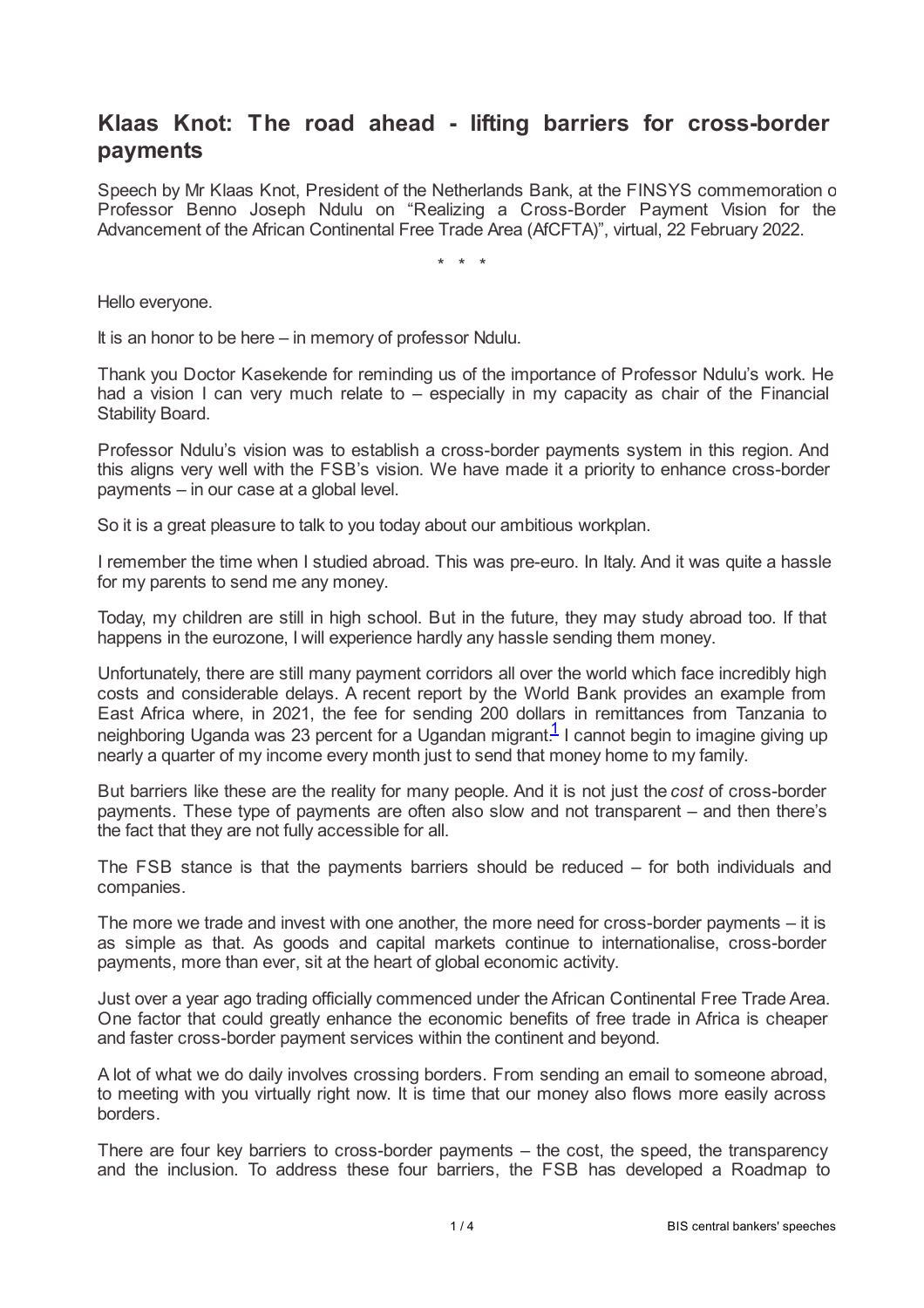enhance cross-border payments. We have done this together with our partners, most notably the Committee on Payments and Market Infrastructures. And this Roadmap has been endorsed by G20 Leaders, giving it strong political backing from the largest financial centres.

This Roadmap covers the whole payments market – both wholesale and retail payments. And it includes a particular focus on remittances, recognising that they are a critical source of financing for people in developing countries and that they play an important role in economic growth.

The Roadmap seeks to deliver the necessary improvements through five focus areas, with cooperation between all stakeholders – public or private, national or international – being essential.

Let me briefly walk you through the focus areas.

First – part of the success of this Roadmap will depend on public-private cooperation.

We will need central banks to improve their core payment systems, allowing the private sector to follow suit. And at the same time, we will need the private sector to play a big role in the needed improvements when developing new payment systems and arrangements, or when enhancing existing services.

We will also need the combined efforts of many different types of experts – from payment service providers and system operators, to supervisors, regulators, and central banks. But also from experts outside of the financial sector – like data authorities contributing to streamlining data provision and data sharing.

Second – to improve cross-border payments, we need coordination of regulatory, supervisory and oversight frameworks.

Cross-border payments obviously involve at least two jurisdictions, and often more, when correspondent banking networks are involved. This often creates frictions – with, as a result, the four challenges I just mentioned. To address these frictions, we will need actions on both an international and a national level. This should lead to a better alignment of regulatory, supervisory and oversight frameworks across jurisdictions. Where appropriate, this should be done on a "same business, same risk, same rules" basis.

High-quality customer due diligence is, of course, essential. But it is relatively costly for crossborder transactions. So the FSB wants to improve confidence between financial institutions and between jurisdictions. We want to do this by:

- promoting more consistent application of AML/CFT standards;
- facilitating cross-border data flows and information sharing;
- fostering improved digital identity frameworks as well as customer due diligence infrastructures; and,
- \* in specific cases, by identifying low-risk "safe payment corridors".

Our third focus area is that we need to better align existing payment infrastructures and arrangements. The reason for this being that technical differences increase costs and slow transactions. So this third focus area of the FSB Roadmap would seek several things – for example,

- to strengthen links between payment systems and reduce settlement risk, through measures such as facilitating payment-versus-payment,
- to improve access by banks, non-banks and payment infrastructures to systems,
- $*$  to extend and align operating hours between systems,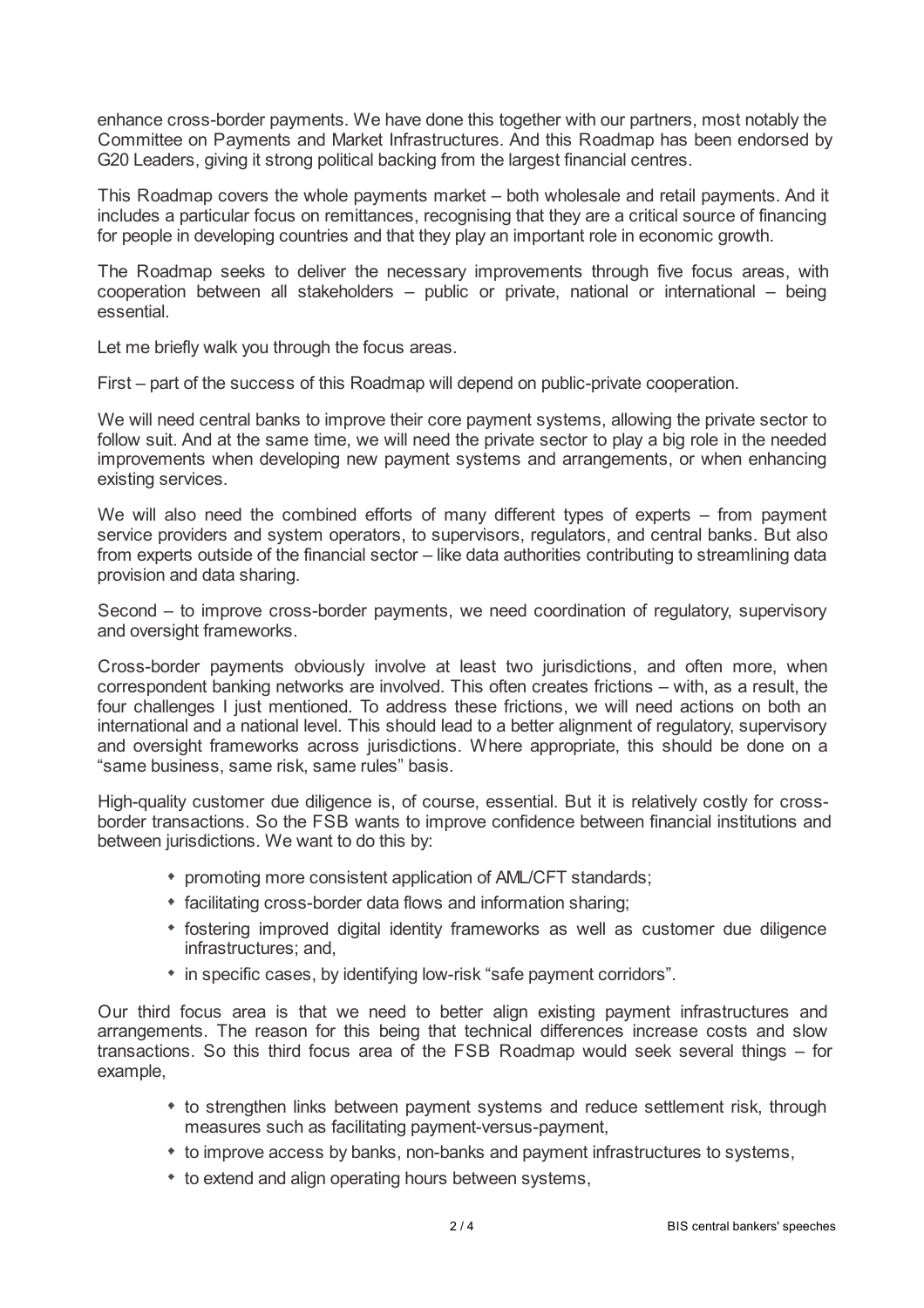- \* to pursue better interlinking of payment systems for cross-border payments,
- and to explore reciprocal liquidity arrangements.

Fourth – to reduce costs and improve the scope for straight-through data processing, we need better data.

To achieve this, we need to adopt common data formats, including rules for conversion and mapping from legacy formats, as well as protocols for information exchange.

More specifically, the FSB Roadmap aims to harmonise technical standards common message formats and standards for data exchange. We are also examining the scope for a unique global identifier that links to the account information in payment transactions.

These improvements would also be important building blocks to enable the development of efficient new payment infrastructures.

Our fifth and final focus area is that we need to examine the potential role of new types of payment infrastructures and arrangements, like central bank digital currencies and well-regulated "global stablecoins".

So far, these innovations have not been implemented broadly – some are still in their design phase and others remain theoretical. But they could, potentially, bypass barriers that are hard to address by merely adjusting existing processes.

So with this focus area, the Roadmap is examining in particular to what extent such innovations could contribute to improved cross-border payments – all of this, of course, without compromising on minimum supervisory and regulatory standards to control risks or endangering monetary and financial stability.

The importance of this work has recently been emphasised by the rapid evolution and growing popularity of crypto-assets. This has prompted us to accelerate work to strengthen the regulation and supervision of crypto-asset markets. But there is a cautionary tale here. The demand for crypto-assets in part reflects public dissatisfaction with current payment services, and if we do not improve the performance of the regulated market then there may be increasing demand for the less-regulated crypto-asset market to fill the gap. Enabling easier remittance payments, while maintaining their safety and security, will be a key part of this.

These are, in a nutshell, the five focus areas of the FSB Roadmap.

In some ways, however, the work we have done so far has been the easy part. The hard part lies ahead, as we start to translate our goals into actions. To guide our actions, we have developed a set of quantitative targets. Each target relates directly to one of the four challenges we want to tackle.

For example, related to the *high cost* of cross-border payments, our target is to lower the global average cost of cross-border retail payments to one percent of the amount transferred, with no cross-country corridor above three percent.

We have also reaffirmed the UN Sustainable Development Goal targets for costs of sending remittances.

In terms of *speed*, we have set the goal that, for 75 percent of payments, recipients receive their funds within one hour of payment initiation, and the remainder within one business day.

In terms of *transparency*, we want people making cross-border payments to have access to a minimum list of information about their payment – such as on charges and the ability to track the status of their payment.